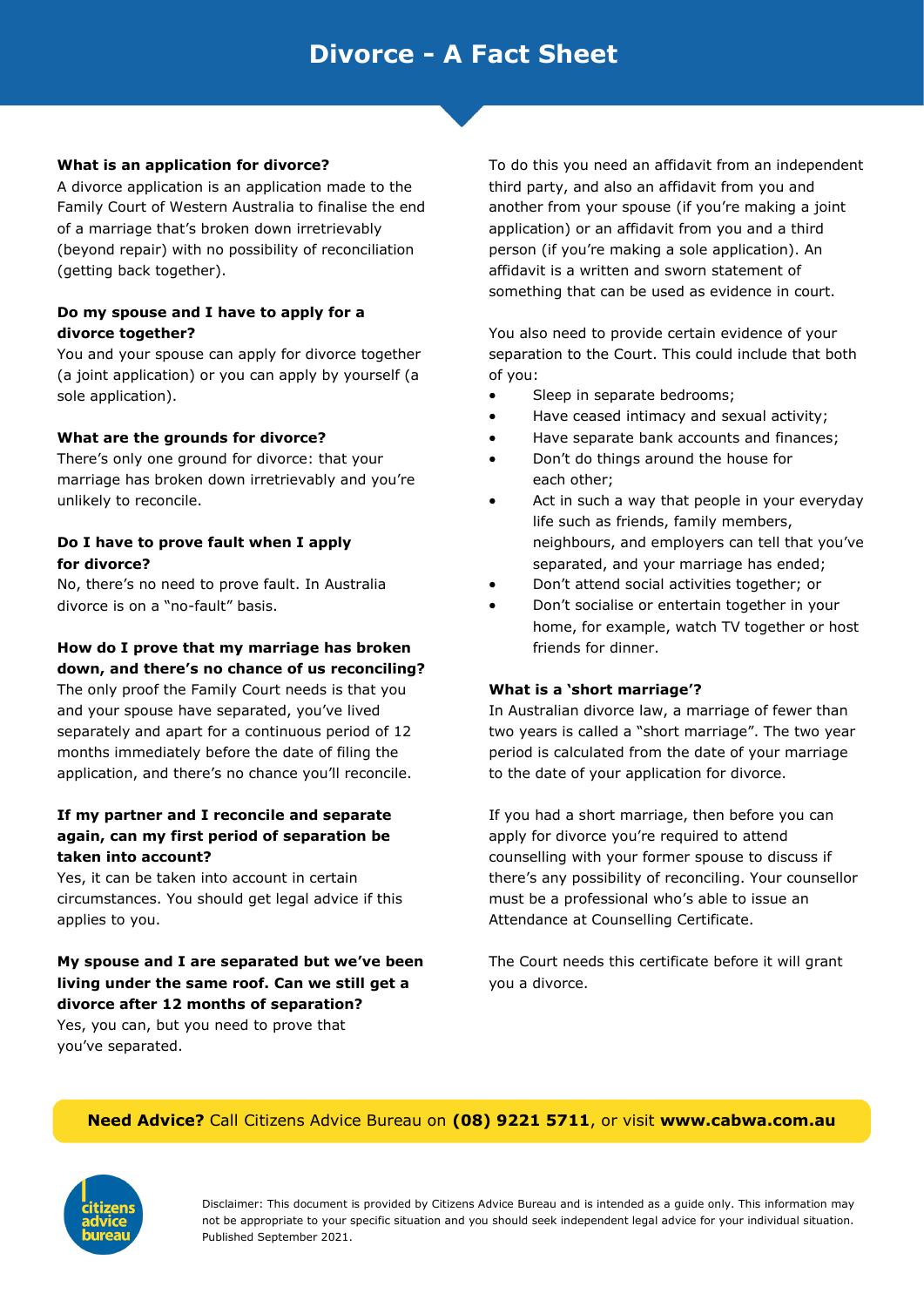### **What if I have a short marriage and can't attend counselling?**

If you can't attend counselling, you have to file an affidavit seeking the Court's permission to apply for a divorce. In your affidavit you need to explain:

- Why you and your spouse haven't attended counselling. If your spouse has refused to attend, you should explain your attempts to invite them to attend. If you can't find your spouse, you should explain the ways you've tried to locate them;
- Any special circumstances of your case, for example, if there's a history of violence or abuse in your marriage and it's not safe for you to attend counselling with your spouse.

# **If I'm making a joint application with my spouse, what do we have to do?**

Both of you have to complete Form 3. Refer to our fact sheet on eLodgment of court documents. You and your spouse have to appear before a Justice of the Peace and swear that all of the information you've provided is true.

You can do this together or separately. You then need to scan and upload the documents following the prompts.

# **If I'm making a sole application, what do I have to do?**

- You have to complete Form 3, providing all of your personal details and as many of your spouse's details as possible. Refer to our fact sheet on eLodgment of court documents.
- You have to appear before a Justice of the Peace and swear that all of the information you've provided is true.
- You then need to scan and upload the documents following the prompts. Then you need to download the stamped Form 3 to be served on your spouse.
- You should find another adult such as a family member or a friend to serve the documents on your spouse. You can also use a process server to do this. Once the other party has been served, the server has to complete the Form 7, specifying the date, time, and place where your spouse was served, and sign to it before a Justice of the Peace.
- The server returns Form 7 to you. The server may also return the Form 6, signed by your spouse to say that they have received Form 3.
- You must swear an affidavit to say that the signature on Form 6 is that of your spouses.
- You then have to scan and upload the Forms 6 and 7 and your Affidavit of Proof of Signature.

# **Can I serve the documents to my spouse by mail?**

Yes, you can, but it's not advisable if you think that your spouse might not complete and return the Form 6.

# **Which form do I need to complete to apply for a divorce?**

You need to complete Family Court's Form 3— Application for Divorce.

# **Do I have to attend court?**

You only have to attend court if:

- You have made a sole application and there are children of the marriage aged under 18; or
- You have lived under the same roof during the required 12 months period before divorce. after separation.

# **Why do I have to attend court if there are children and I have made a sole application?**

The Court needs to be satisfied that your children are spending time with the parent they're not living with.

# **Need Advice?** Call Citizens Advice Bureau on **(08) 9221 5711**, or visit **www.cabwa.com.au**



Disclaimer: This document is provided by Citizens Advice Bureau and is intended as a guide only. This information may not be appropriate to your specific situation and you should seek independent legal advice for your individual situation. Published September 2021.